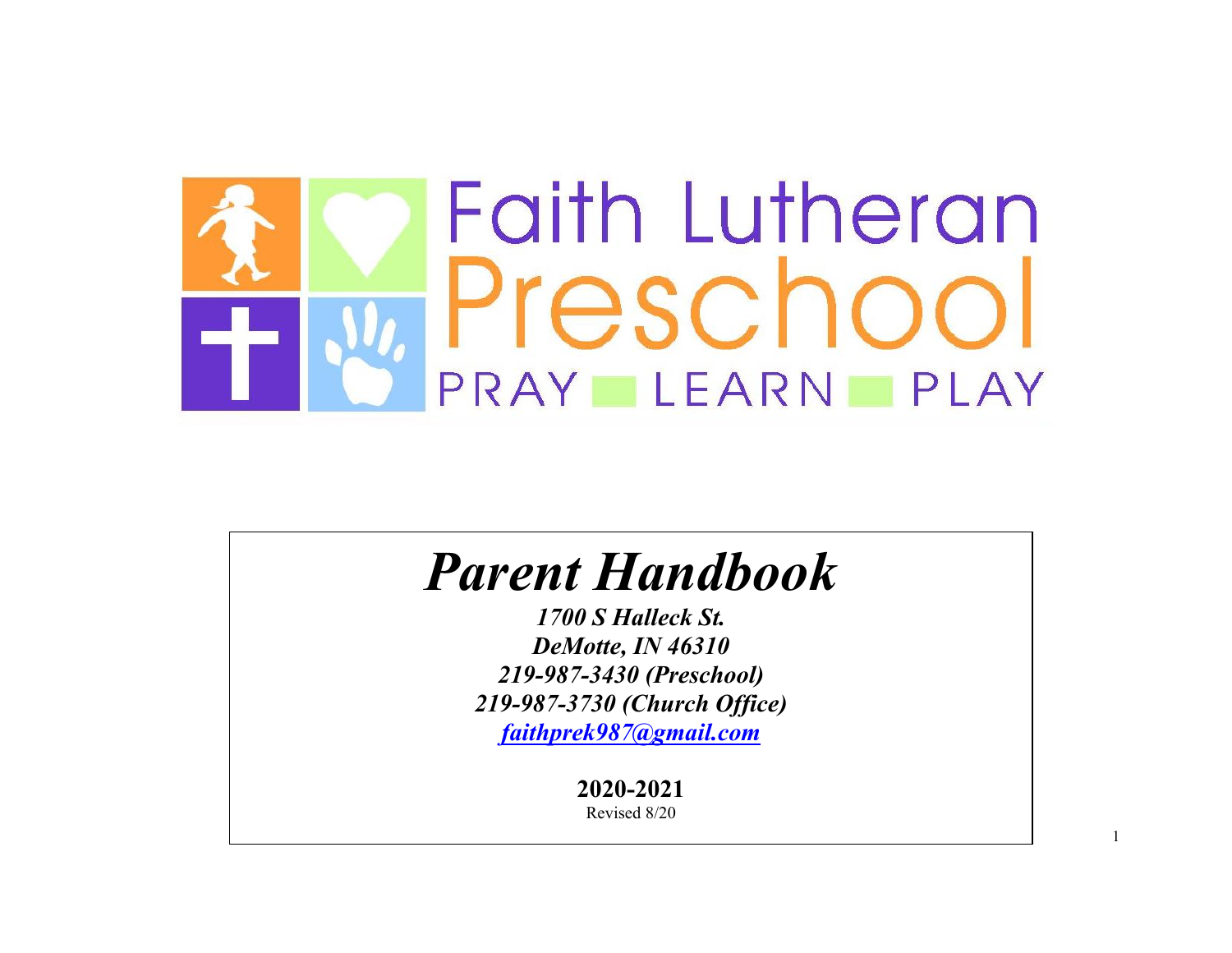# *Table of Contents*

| Welcome, Mission & Goals, Christian Environment, Non-Discrimination Policy --- 3   |  |
|------------------------------------------------------------------------------------|--|
|                                                                                    |  |
|                                                                                    |  |
|                                                                                    |  |
|                                                                                    |  |
|                                                                                    |  |
|                                                                                    |  |
|                                                                                    |  |
| Parent Involvement: Communication, Conferences, Support Services ---------------13 |  |
|                                                                                    |  |
|                                                                                    |  |
|                                                                                    |  |
|                                                                                    |  |
|                                                                                    |  |
|                                                                                    |  |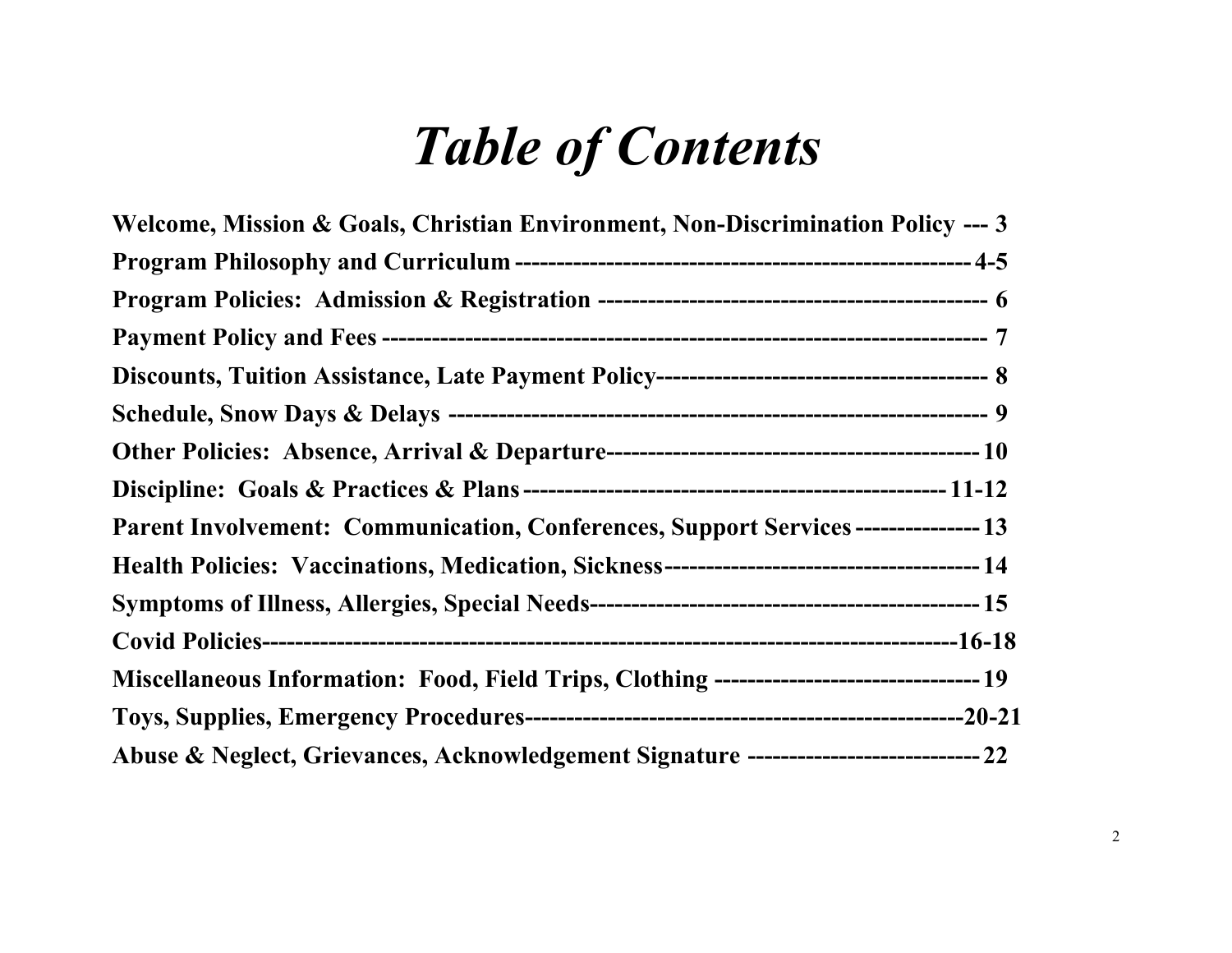# *Welcome, Mission & Goals, Non-Discrimination Policy*

#### *WELCOME***!**

Welcome to Faith Lutheran Preschool! This booklet explains our program in more detail.

Faith Lutheran Preschool is an integral part of the mission of Faith Lutheran Church. We have been serving local children and families for over 20 years, and we look forward to the privilege of partnering with parents in the nurture and care of their children.

#### *CHRISTIAN ENVIRONMENT*

Underlying all of our programs and forming the basis of our concern for quality education and support of families is our Christian faith and commitment. The staff members know the love of Jesus Christ and share this joy with others. Because the staff members have experienced the blessing of being served by their congregational family, they are eager to serve others in the same way.

#### *NON-DISCRIMINATION POLICY*

Faith Lutheran Preschool will not discriminate on the basis of race, color, sex, national or ethnic origin in the administration of its educational and admissions policies, or other school-administered programs.

#### *MISSION*

Faith Lutheran Preschool exists to reach out with the Gospel and share the love of Jesus with young children and their families in our congregation and community through Christ-centered care and education. "Go into all the world and proclaim the good news to the whole creation." (Mark 16:15)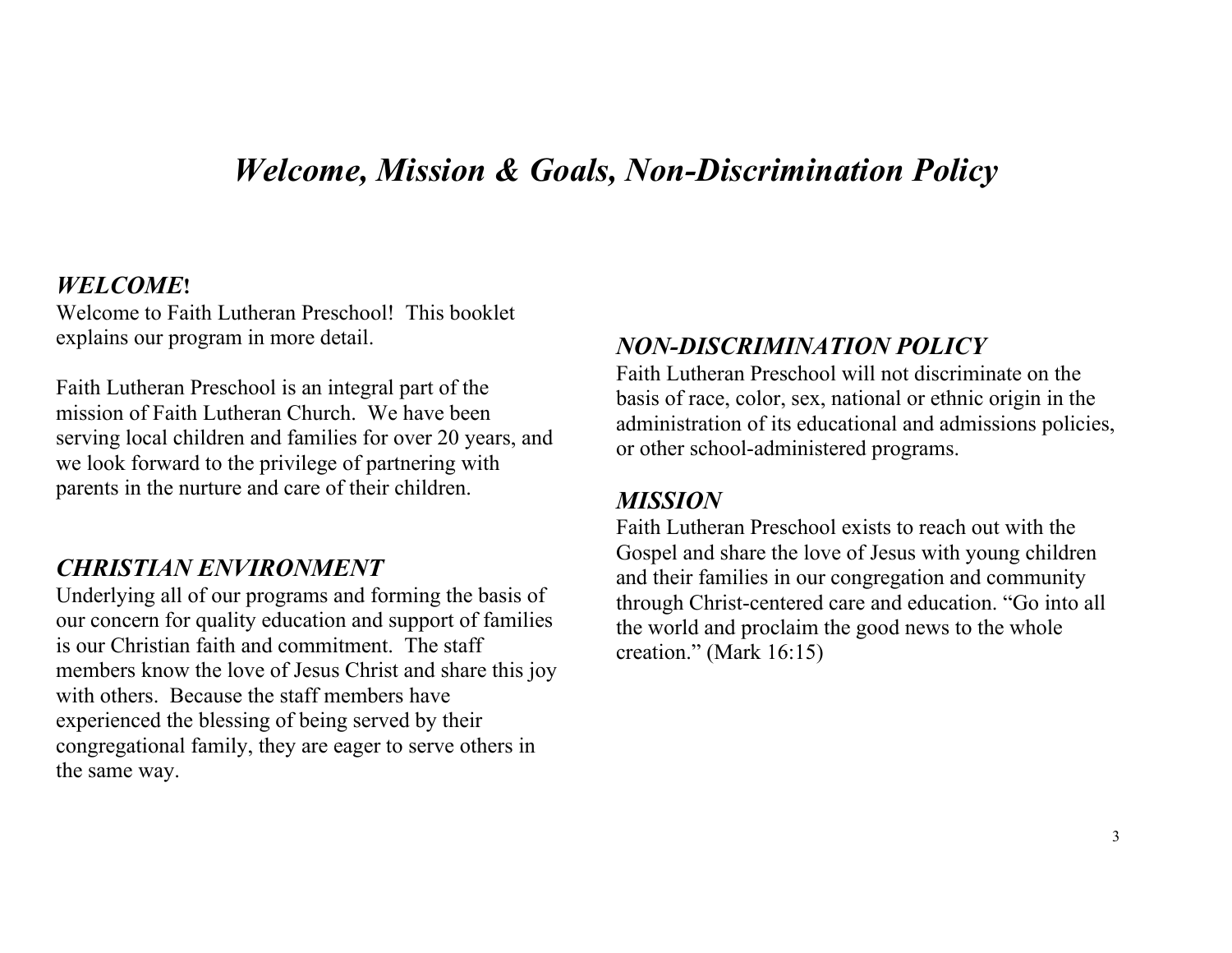

# *Program Philosophy & Curriculum*

# *PHILOSOPHY*

Matthew 19:14 – Jesus said, "Let the little children come to me and do not hinder them, for to such belongs the kingdom of heaven."

Faith Lutheran Preschool is an integral part of the mission outreach of Faith Lutheran Church. It provides a service to our members and non-members. Faith Lutheran Preschool strives to assist parents in nurturing their children in the faith while recognizing that the parents are the primary educators of their children. Recognizing that children learn best through exploration, experimentation and play, Faith Lutheran Preschool cultivates the spiritual, social, emotional, intellectual, creative and physical development of each child in a warm and loving Christ-centered environment.

Spiritual Development: Children are nurtured in the way of Christ and He is presented to them as their Savior and special friend. It is desired that this will help form the foundation of a lifetime of spiritual growth and service to God such as encouraged in Deuteronomy 6:7, "You shall teach them diligently to your children, and shall talk of them when you sit in your house, and when you walk by the way, and when you lie down, and when you rise."

Social Development: The children are encouraged to build positive relationships with others through the development of proper communication skills.

Emotional Development: A positive self-image is fostered. Initiative and creativity are encouraged. Ageappropriate play and exploration activities are presented at an appropriate development level.

Intellectual Development: A love for all learning is promoted by providing a positive learning experience in which curiosity is encouraged and academic skills are developed through a multisensory approach.<br>Physical Development: Playtime is use

Playtime is used to help the children develop fine and large motor skills, coordination, and physical fitness in a safe, fun environment.

Creative Development: Creative activities provide opportunities for problem solving and experimenting with new ideas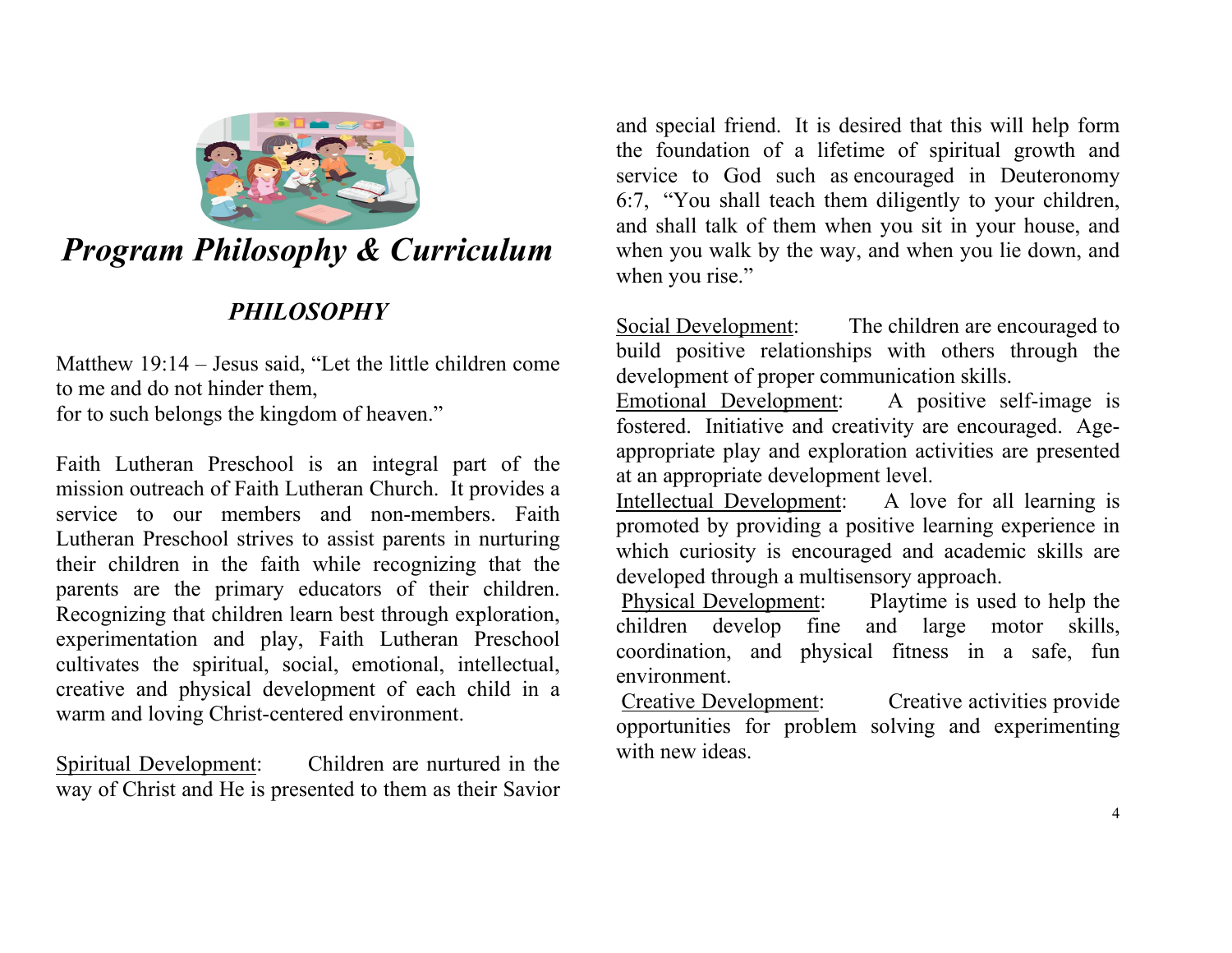### *PRESCHOOL*

An important goal of Faith's Preschool program is to provide an environment that is both stimulating and secure to young children.

#### **Philosophy of Early Childhood Education**

We believe that young children learn best in an enriched play setting. We provide many opportunities for children to grow intellectually, emotionally, socially, physically, and spiritually. The learning activities are designed to suit the age and development of the children and occur in an explicitly Christian setting in which children are actively engaged.

#### **Curriculum**

Our curriculum is designed around themes and integrates learning throughout all domains in a seamless way. Research shows that young children learn holistically, without the subject-matter divisions used in elementary classrooms. Therefore, our curriculum doesn't separate reading from math or science or art. For example, after a field trip, the teacher may lead the group in creating a story of their experience including developing vocabulary and recognizing sight words; counting, sorting, and classifying items collected on the trip; dramatizing an event from the day; illustrating the experience story; and thanking God for the wonderful day.

Academic prerequisites are developed naturally, without pressure, in an enriched environment.

#### **Developmentally Appropriate/NLSA Accredited**

Faith Lutheran Preschool strives to provide a "developmentally appropriate" program, meaning our curriculum is planned for the specific learning characteristics of preschoolers based on current research. We follow the guidelines of the National Association for the Education of Young Children (NAEYC), the premier organization providing research about young children's education. We also use the Indiana Foundations for Early Childhood in preparing the curriculum. Faith Lutheran Preschool is accredited by the National Lutheran School Association.

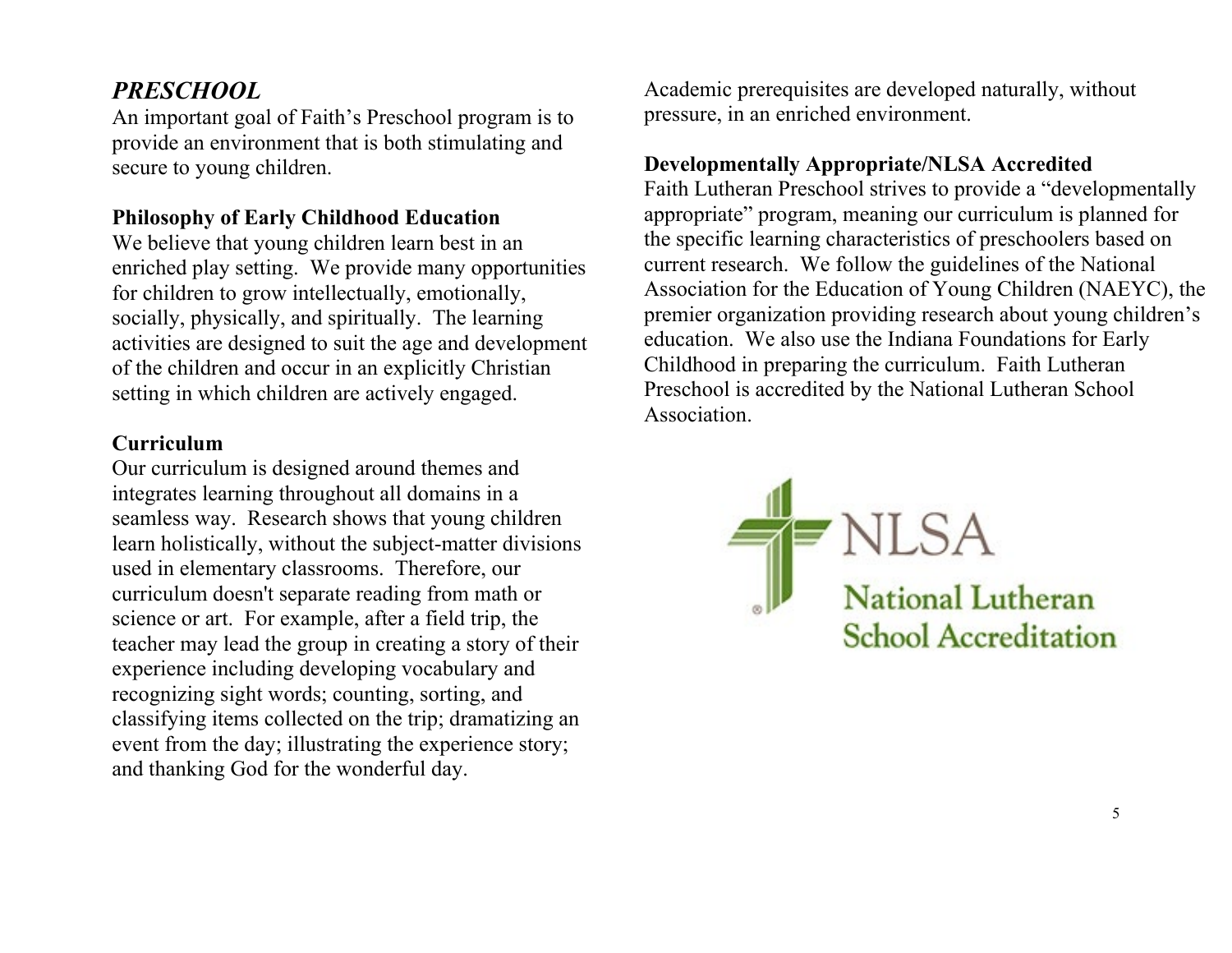# *Program Policies—Admission & Registration*

### *GENERAL INFORMATION*

To register, or to inquire about the Faith Lutheran Preschool programs, please call the Director. She will discuss with you your child's needs, answer your questions, and schedule an appointment to show you the facilities.

### *PRESCHOOL*

Registration for preschool begins in January for members of Faith and for those currently enrolled. Enrollment for the community begins in February. Classes will have two teachers.

Please note that children must be *completely potty-trained* and able to use the bathroom independently to be registered.

3/4 14 children, 2 teachers, 3 by 8/1 T & Th, 8:30-11:00, 12:00 – 2:30 4/5 16 children, 2 teachers, 4 by 8/1 MWF 8:30 – 11:00, 12:00 – 2:30

To register, complete all necessary forms (application, emergency contact, general permission) and return them with a copy of your child's immunizations, birth certificate, and the deposit. Failure to turn in all forms by the second week of the school year will result in suspension until student file is complete.

#### **Confidentiality**

Note that information in your child's file is confidential and will be available only to the teacher, director, and parent.

#### **Probationary Period**

All children initially enrolled in our programs will enter a probationary period of 4 weeks. If during that period we determine our setting is not meeting the developmental, behavioral, or learning needs of your child, his or her enrollment may be suspended.

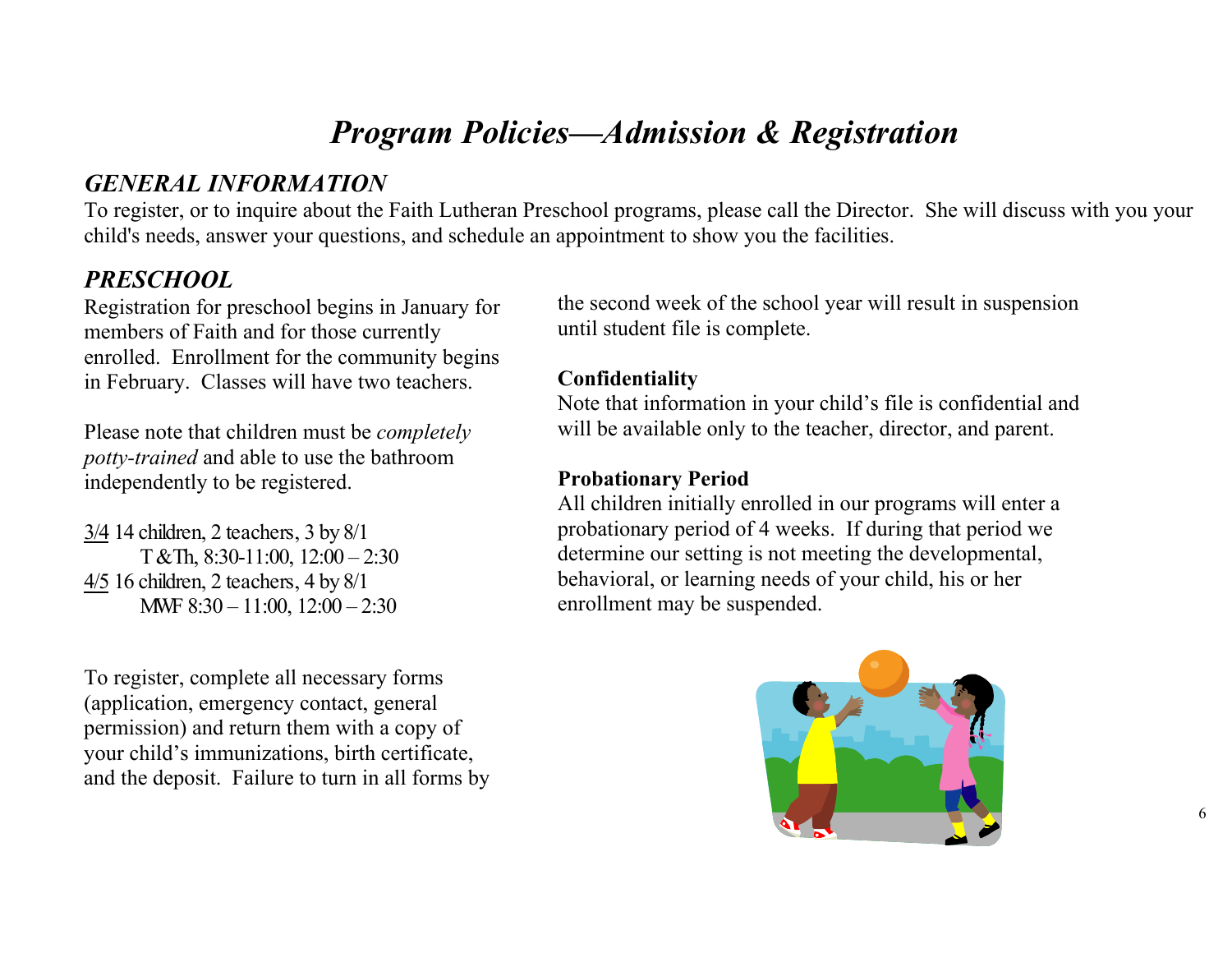# *Payment Policy and Fees*

# *GENERAL CONSIDERATIONS*

Please place your tuition envelope in the drop box outside of the Administrator's office.

# **For your convenience we are now accepting online payments via our website.** [http://www.faithlutheran](http://www.faithlutheran-preschool.com/online-payment.html)[preschool.com/online](http://www.faithlutheran-preschool.com/online-payment.html)[payment.html](http://www.faithlutheran-preschool.com/online-payment.html)

### *PRESCHOOL RATES--monthly fee*

Your child's Preschool tuition is figured for the ninemonth period and divided into equal monthly payments. Please pay the monthly fee by the 10th each month.

| Registration fee | \$70.00 |
|------------------|---------|
| 4/5              | \$90.00 |
| 3/4              | \$75.00 |

# *DISCOUNTS FOR MULTIPLE CHILDREN*

The following discounts apply to families with multiple children enrolled in either preschool

\$20.00/month off for the second child

# *TUITION ASSISTANCE (PRESCHOOL)*

We have a variety of ways to help parents cover the cost of tuition. If, at any time, your circumstances make paying tuition difficult, contact the director. She will find ways to help you!

SCHOLARSHIPS are available for families who need additional help covering tuition costs. Meet with the director to discuss your situation.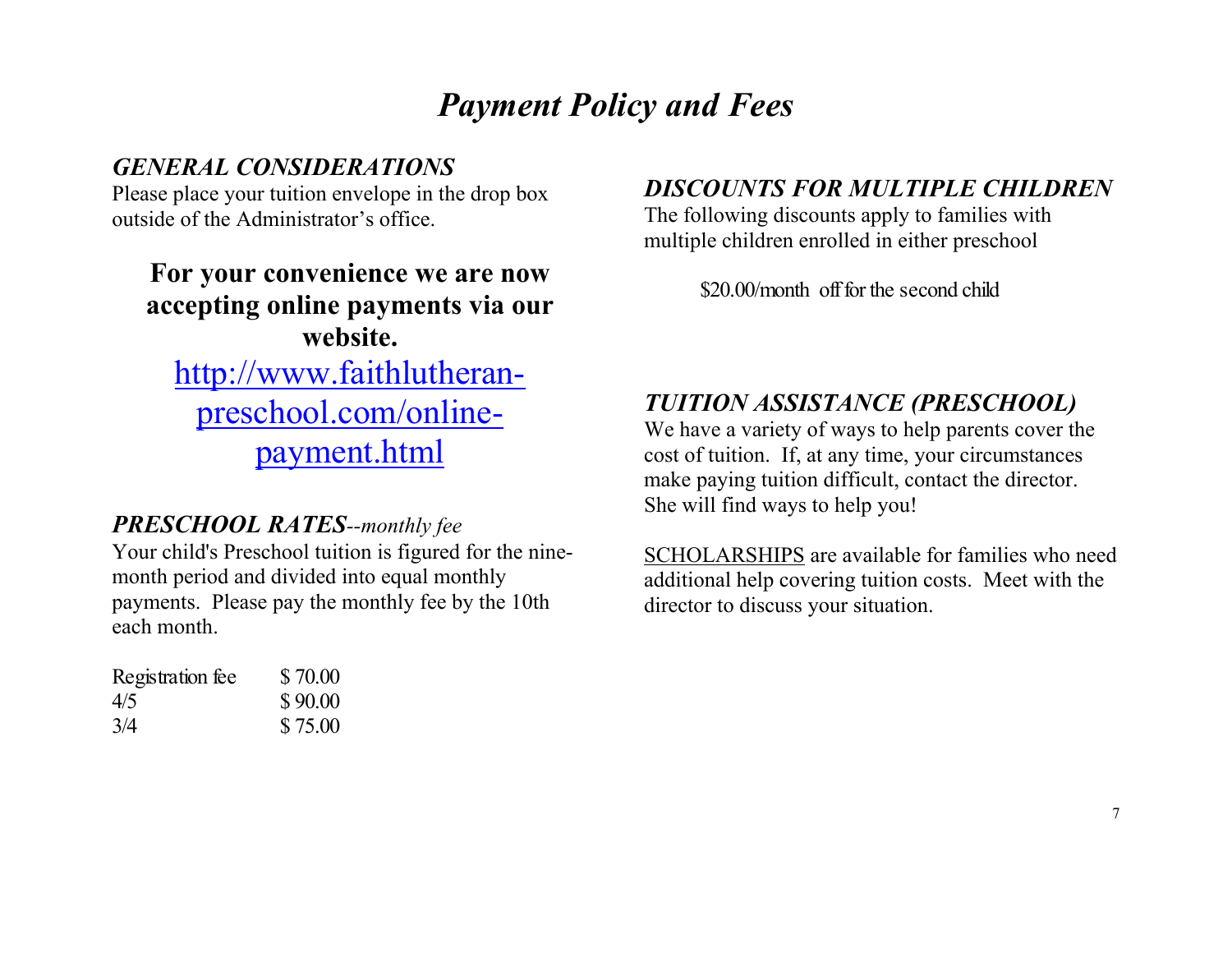

# *LATE PAYMENT POLICY*

Preschool payments are due on  $10<sup>th</sup>$  of each month.

We assess a late fee of **\$5.00 per week** for each week a payment is late. The following procedures deal with late tuition payments:

- 1. If tuition is one month behind, a letter from the Director of the preschool will be sent out detailing notification of late fees and procedures to follow for payment.
- 2. If tuition is two months behind, the Chairperson of the Board of Education will contact said person to discuss financial help.
- 3. If tuition is three months behind, said child will be suspended until payment is paid in full.

### *RETURNED CHECK FEE*

An assessed fee of \$25.00 will be added to your monthly tuition payment upon return of an insufficient funds check. Payments must then be made in cash, or with a money order for the remainder of the year.

# *PRESCHOOL TUITION REFUNDS*

Preschool tuition is not refunded if your child misses days due to illness or vacation, or if there are cancellations based on the recommendations of the KV School Corporation, Jasper County Health Department or State of Indiana.

**Tuition will continue to be collected in the event of Covid-related absences or closures, as virtual learning will take place.**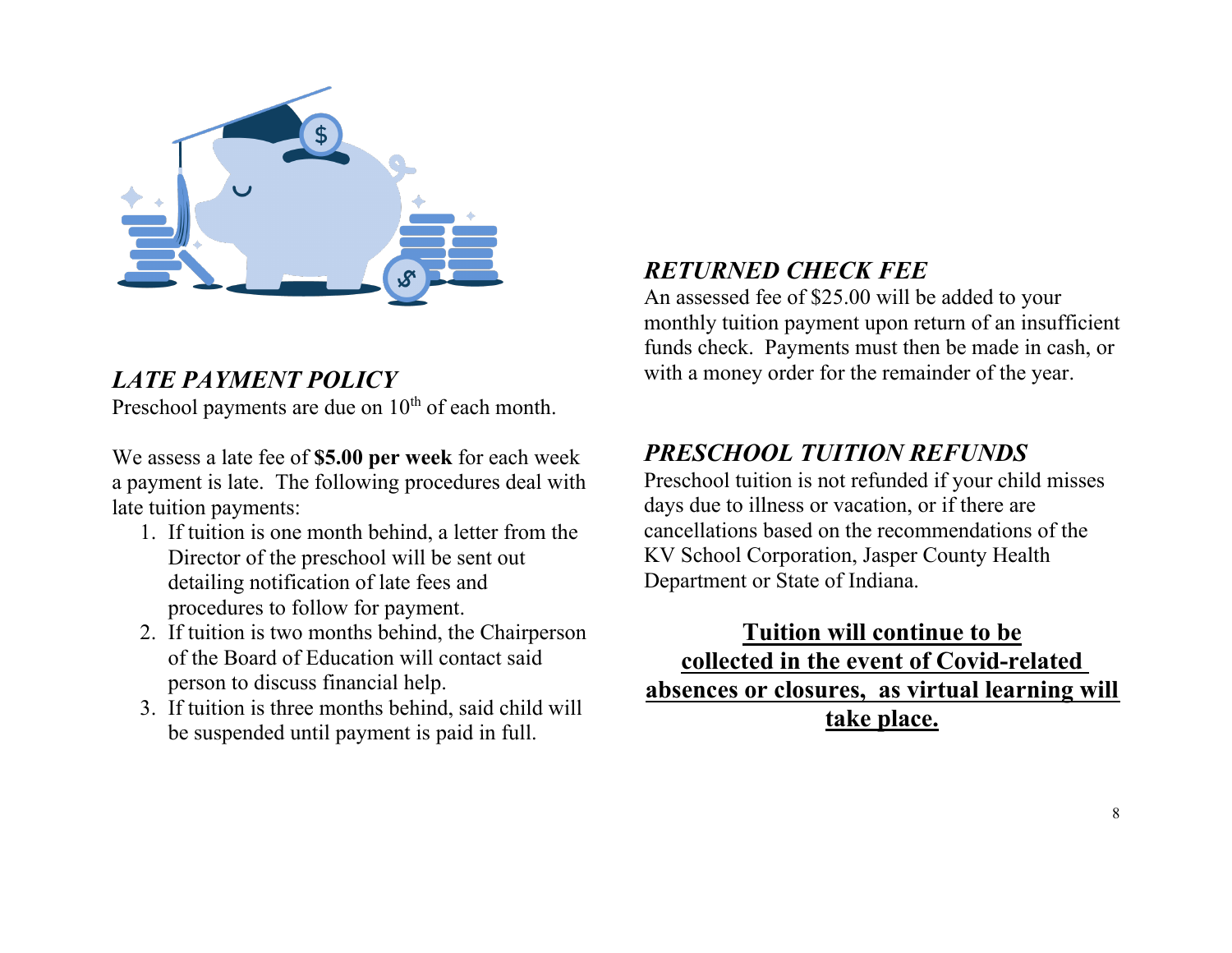# *Schedule, Snow Days/Delays*

#### *PRESCHOOL*

In general, Preschool follows the Kankakee Valley School District schedule and holidays. We begin Preschool the Tuesday after Labor Day and end shortly before Memorial Day.

|             | $3/4$ : T&Th | $8:30 - 11:00$ |
|-------------|--------------|----------------|
|             |              | $12:00 - 2:30$ |
| $4/5$ : MWF |              | $8:30 - 11:00$ |
|             |              | $12:00 - 2:30$ |

### *SNOW DAYS & OTHER CLOSINGS*

In case Kankakee Valley Schools close or the start is delayed due to inclement weather or other reasons, Faith Preschool will close or be delayed, also. You may check at [www.kv.k12.in.us,](http://www.kv.k12.in.us/) [www.faithlutheran-preschool.com](http://www.faithlutheran-preschool.com/) or our FaceBook page

The teacher will send out a Dojo message to inform you of any delays/closures.

#### **Delayed Start Class Times**

If Faith Lutheran Preschool has a 2-hour delay, preschool times will be changed: All AM Classes: 10:30 – 12:00 All PM Classes: 1:00 – 2:30

#### **Snow Make-Up Days**

Several snow make-up days are built into our calendar. Every attempt will be made to make up days until the last full week of May. Faith Lutheran Preschool will not extend the school year past Memorial Day.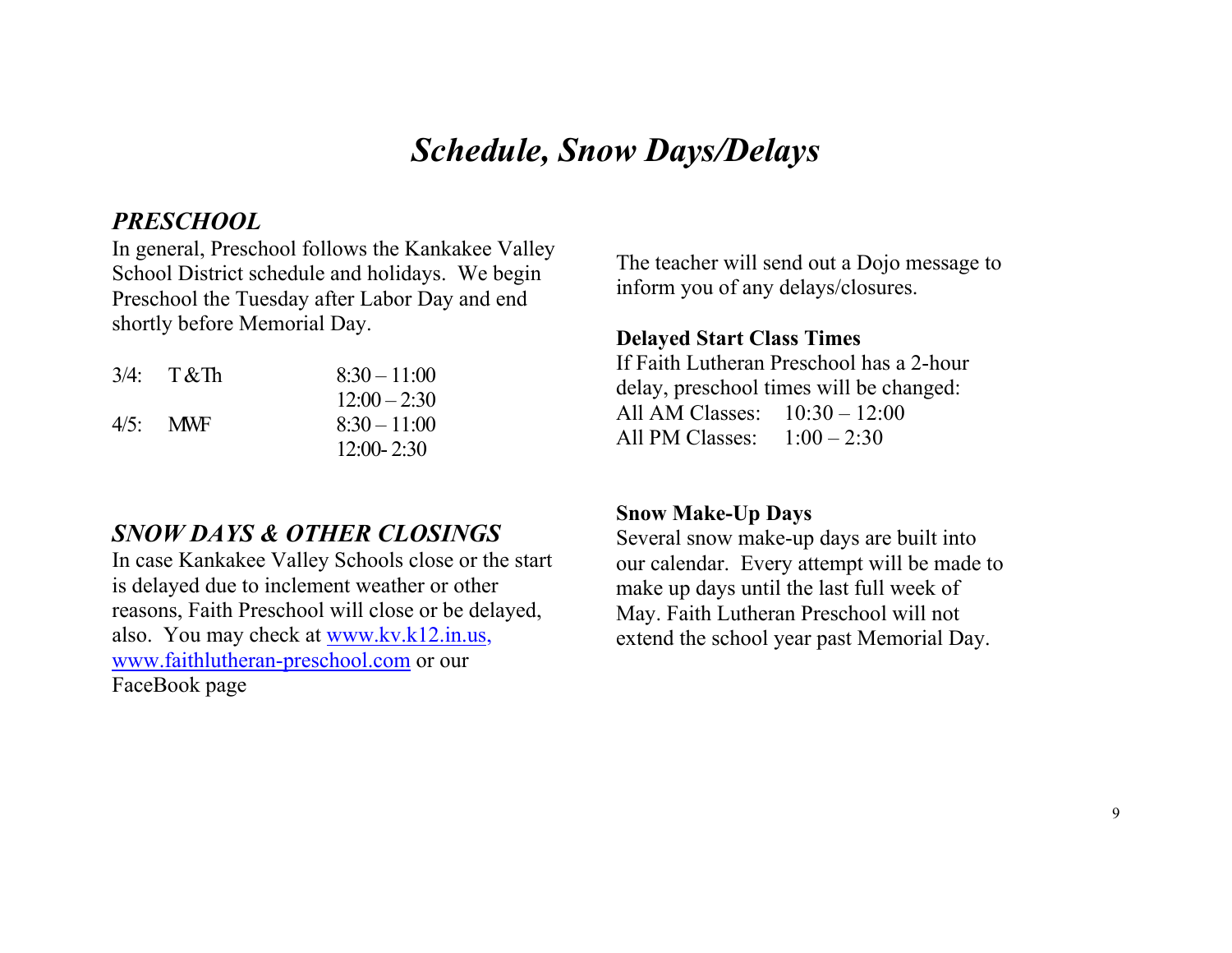# *Other Policies*

#### *ABSENCE*

Please send a Dojo message to the teacher when your child will be absent. This helps us monitor contagious illnesses and also adjust our daily plans.

# *ARRIVAL & DEPARTURE*

If possible, please walk your child to the preschool room at the beginning of class. Please arrive no earlier than 15 minutes prior to class start time. Please park in the preschool parking lot and walk up to the door to pick up your child. Pickup cards must be presented at the time of pickup.

*The staff reserves the right not to dismiss a child if we think the child's safety may be endangered. In that event, we will call the emergency contact.*

#### **Photo ID for Other Adults Picking Up**

We only dismiss children to parents and those authorized on the emergency contact form. Please notify us in writing if someone else is picking up your child. Remind them to bring a photo ID so we may verify their identity.

#### *POTTY TRAINING/ACCIDENTS*

If a student has more than 3 accidents in a month, the director will have a meeting with the family to discuss if the student is truly potty trained, and completely ready for preschool.

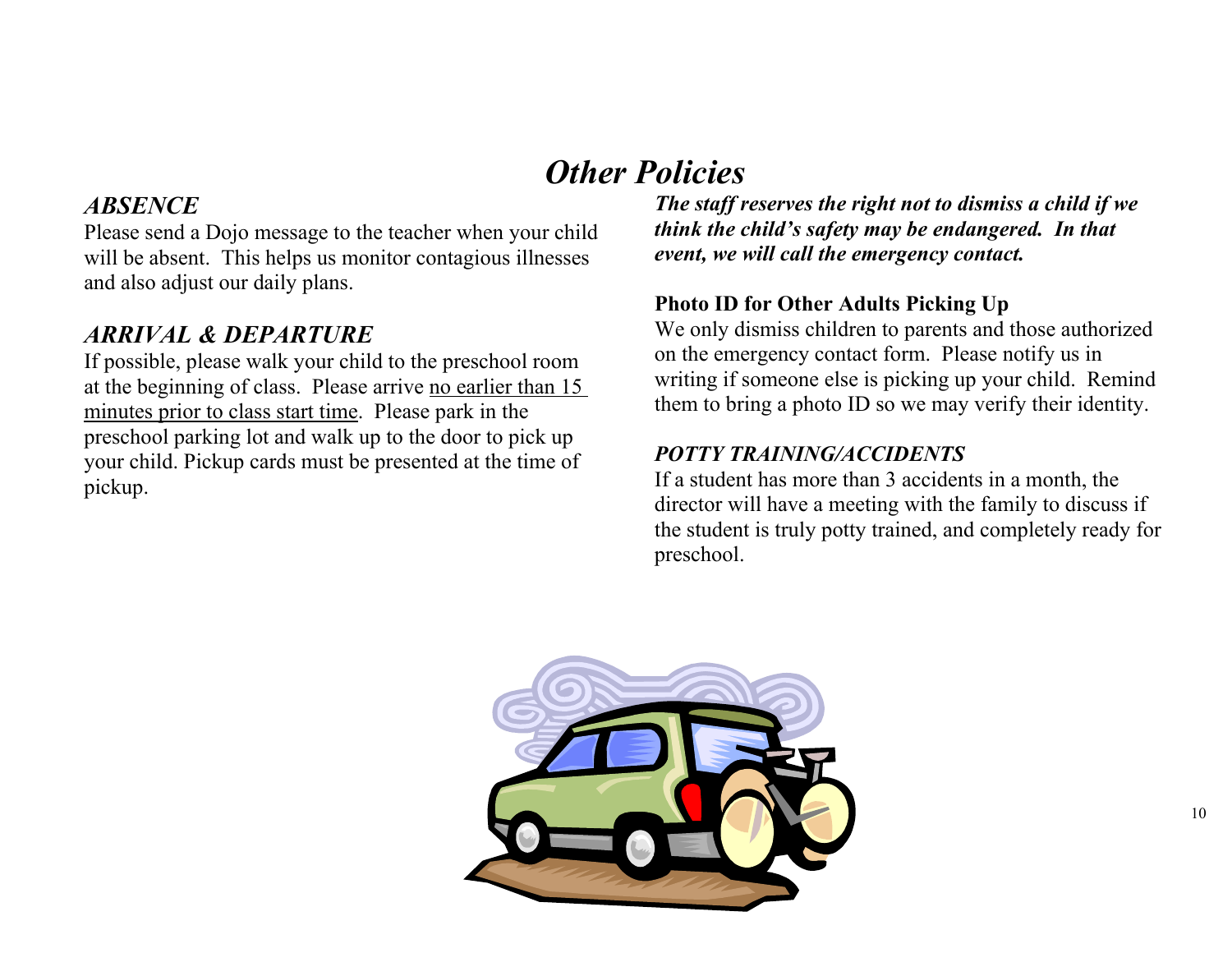# *Discipline*

Our understanding of Christian discipline recognizes: –Jesus' unconditional love and forgiveness –Jesus' call to follow him in obedience, responsibility, and service

#### **GOAL: SELF-DISCIPLINE**

An important goal is for children to develop *selfdiscipline*. Research indicates that children who learn self-control, the ability to delay gratification, responsibility, perseverance, and goal-setting and achieving develop a healthy and realistic sense of selfworth, and excel academically also.

#### **DISCIPLINE PRACTICES**

Faith Preschool offers children a stimulating environment where teachers encourage children to develop selfdiscipline, responsibility, and respect. Teachers actively involve themselves in the children's play to emphasize the constructive and creative, and to redirect play that is becoming less purposeful or even destructive.

If a child does not respond to encouragement and redirection, the child may lose privileges or experience an appropriate consequence, such as having to leave a particular play area. No corporal punishment is used.

Occasional infractions are normal for young children, due to their immaturity, impulsiveness, and limited language. The resulting natural or logical consequences are part of the learning process, and make the receiving of forgiveness and grace even more precious.

If classroom consequences are not enough, we will contact parents to develop together a cooperative approach to discipline.

#### **BEHAVIOR PLAN**

When children consistently disrespect their teachers, other students, property, and the rules of the school, the following steps will be taken:

- 1. Parent conference, with a written behavior plan
- 2. Evaluation period
- 3. Second conference, with evaluation. If little progress has been made, the child may be put on probation
- 4. Dismissal, if no significant progress is made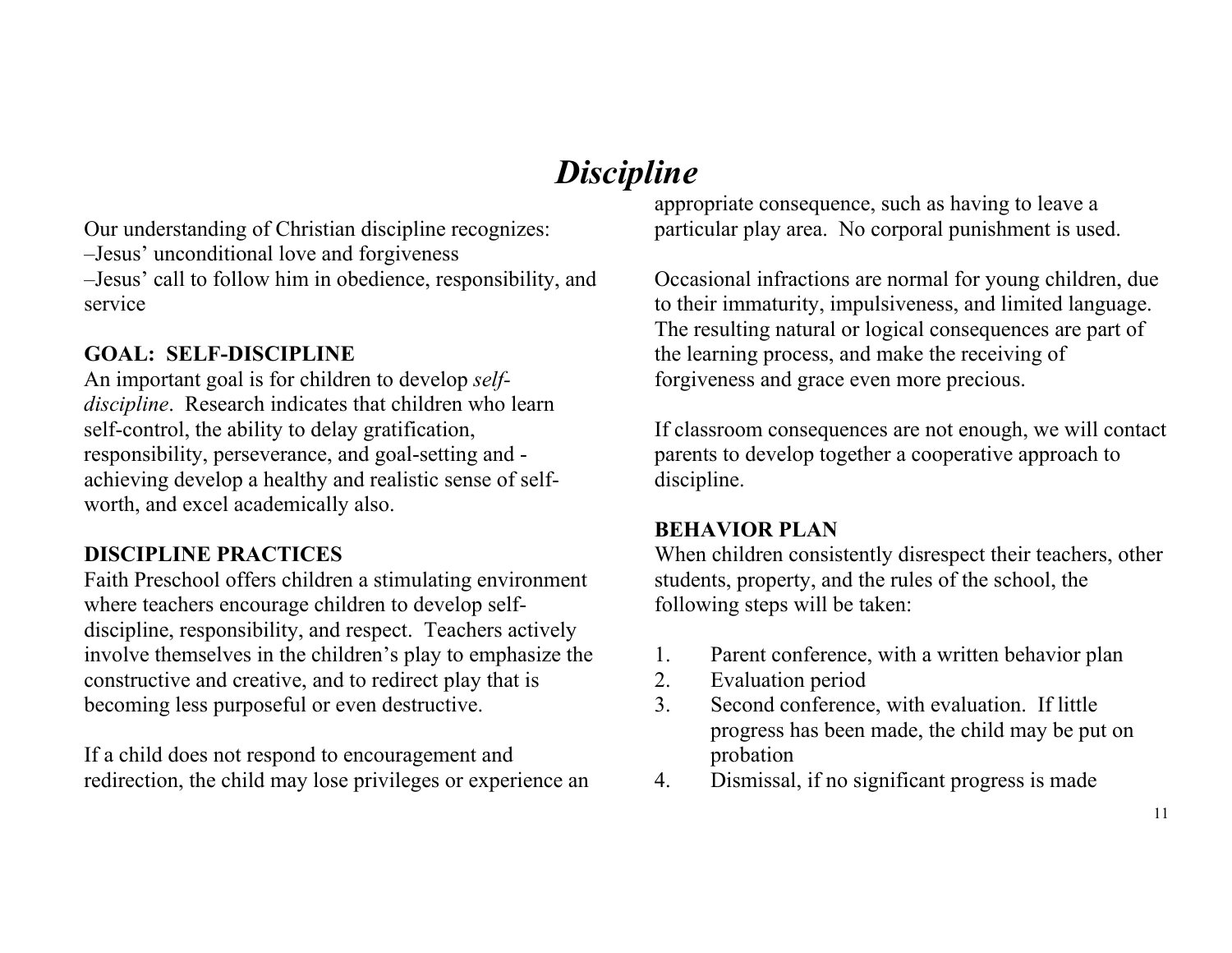In the case of extreme behavior, such as violence or chronic disturbance requiring 1-on-1 staff attention, immediate suspension or dismissal may be necessary.

#### **DISCIPLINE REGARDING AGGRESSION OR NON-COMPLIANCE WITH RULES**

For preschool, we have outlined our approach below for aggression or non-compliance.

#### **Definitions**:

Aggression: hitting, kicking, biting, throwing objects at another person, or other behavior which could hurt or harm another. Note that aggression may or may not be intentional.

Non-Compliance with Rules: repeated misbehavior and defiance of rules which could create a danger to children or staff, or which undermine the authority and respect of the teacher and the order of the classroom.

#### **Responses**

1<sup>st</sup> Occurrence

~Immediate time out for a number of minutes equal to the child's age in years.

 $\sim$ Conversation with the parents in person or on the phone ~Teacher informs Director

#### 2<sup>nd</sup> Occurrence in Same Day

~Immediate time out for a number of minutes equal to the child's age in years.

~Immediate phone call to parents

~Teacher informs Director

#### 3<sup>rd</sup> Occurrence in Same Day

~Child is removed from the group and sent to the Director ~Director calls parents

 $\sim$ Parent or emergency contact picks up child and removes him or her for the rest of the day.

#### Repeated Occurrences Over Time

In the case of repeated aggression or non-compliance, we will create a behavior plan as outlined on the previous page. Faith Lutheran Preschool reserves the right to dismiss a child immediately if he or she threatens the safety of other children or adults at school.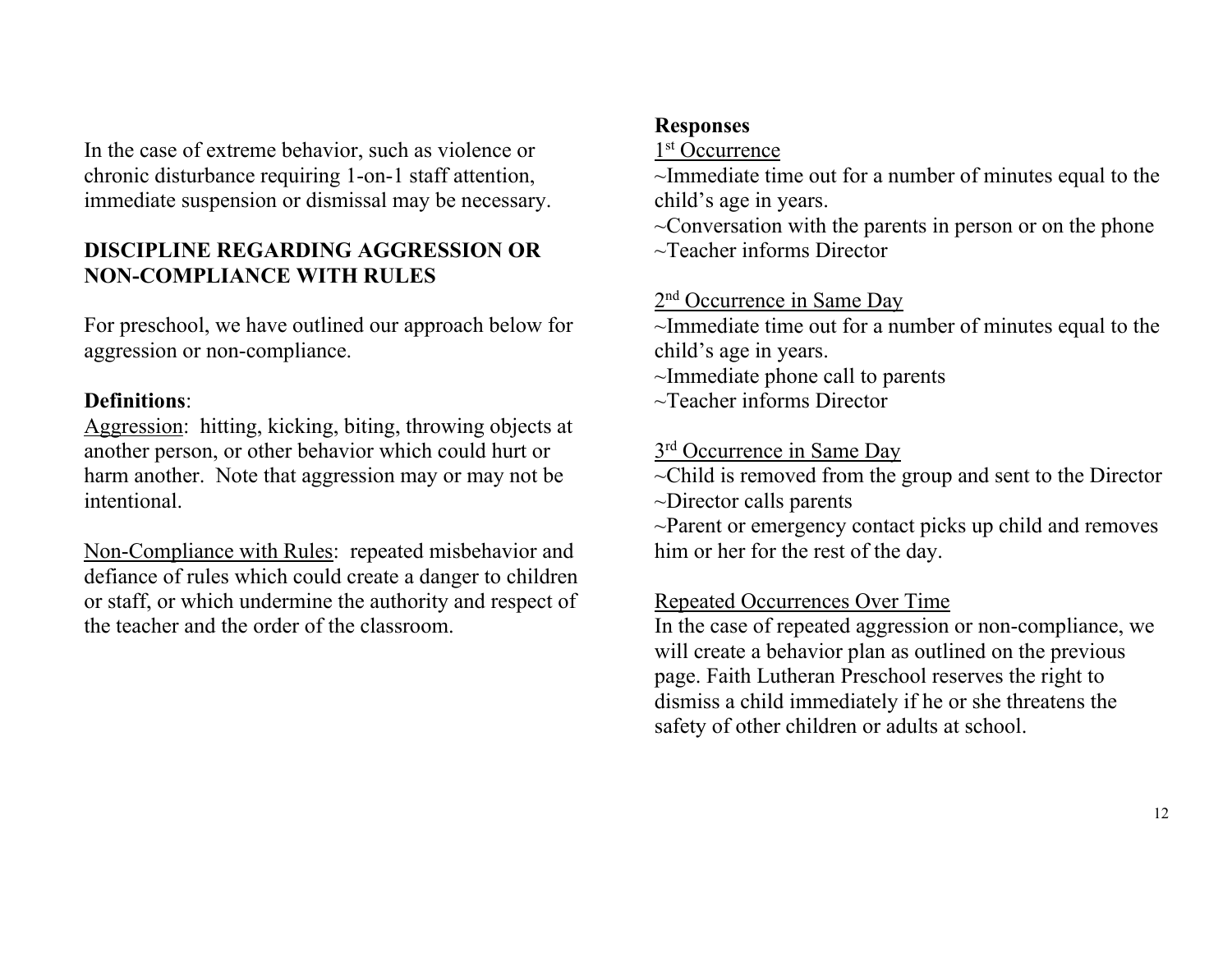# *Parent Involvement*

We welcome the involvement of parents in Faith's early childhood programs. We also welcome visits from parents who have a special skill or experience to share. Some parents may have a talent with crafts and could help us with our art projects. If you would like to visit your child's group, talk with the teacher to set up a convenient time. Due to Covid regulations, classroom visits are not allowed at the time, but we remain hopeful that they can resume soon.

# *VISITS TO THE CLASSROOM*

Parents may observe the class for no more than 15 minutes twice a year (once a semester) with an appointment that is arranged with the teacher.

### *COMMUNICATION*

We will provide you with a weekly newsletter that contains information about upcoming activities. The newsletter and calendar will make it easier for you to follow up on our themes and activities at home. Teachers will provide information informally at the beginning and end of class, also.

# *PARENT CONFERENCES*

Preschool conferences are offered in fall and spring. In addition, a teacher and/or the Director will be happy to

meet with you at any time to discuss your child's progress in the program, his or her special strengths, and any areas of concern. Please call to schedule an appointment.

# *Parent Services*

Faith recognizes the pressures that cause stress for families today, including busy schedules, lack of community, and challenges to the values you are trying to pass on to your children. We want to help support and strengthen you to meet today's pressures, through:

#### PARENTING SUPPORT

Printed materials about child development and family issues and a lending library of resources.

#### FAMILY ENRICHMENT

Marriage enrichment classes, family or child counseling by Faith staff, and planned activities with other families with young children

#### SPIRITUAL GROWTH

Worship opportunities (if you don't already have a church home), family devotion materials, and opportunities for personal growth

#### SPECIAL EDUCATION REFERRALS

Information about local testing and services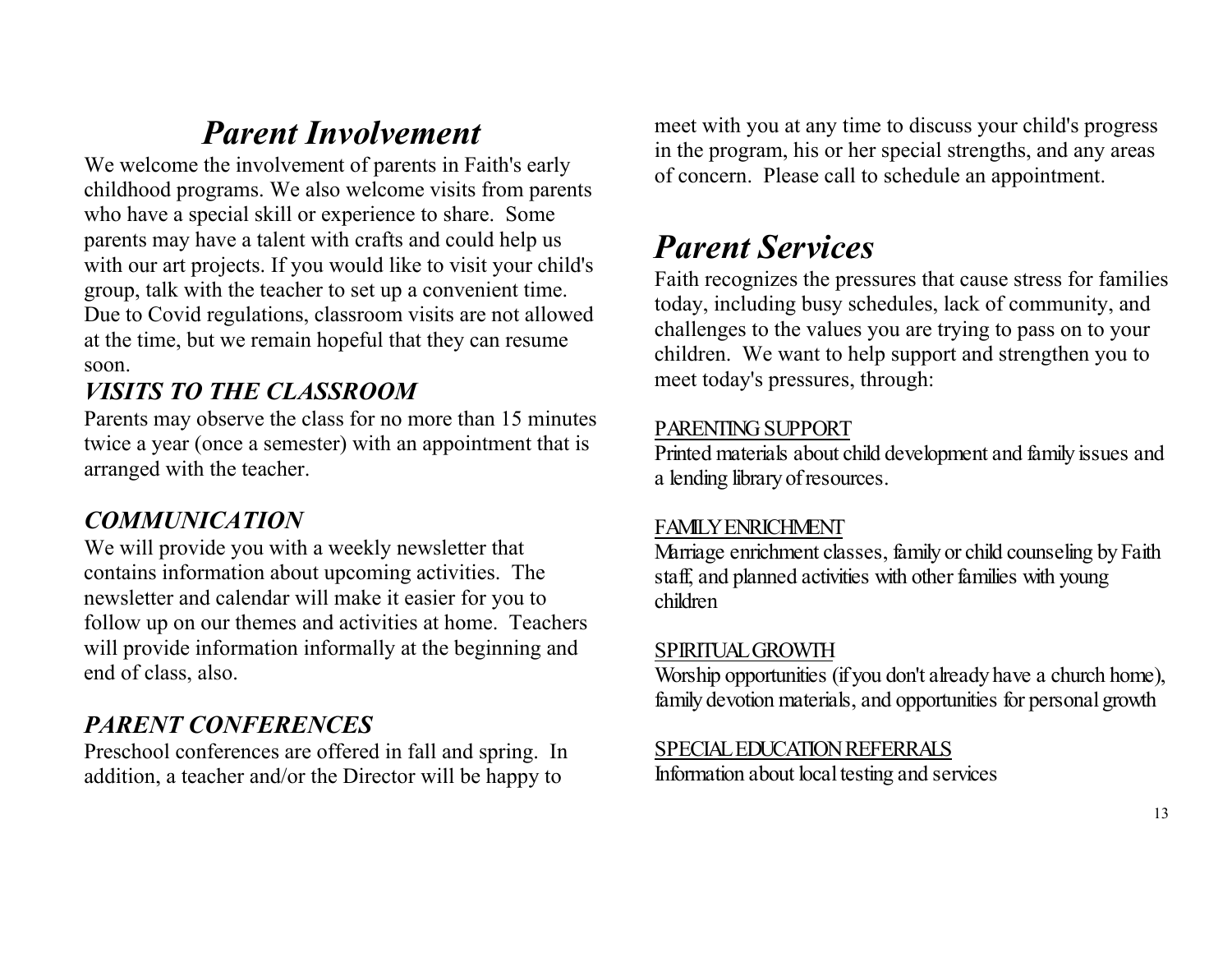# *Health Policies*

# *PHYSICAL EXAM/VACCINATIONS*

The state of Indiana *recommends* that all young children entering a preschool program receive a complete physical exam. The state *requires* that schools have a record of your child's vaccinations on file, and that your child has received the required shots. Make sure to provide a copy of your child's immunization records to the Director **before** your child starts his or her program.

If you do not vaccinate your child, we must have a signed letter and a state exemption form in your child's file indicating your reasons for not vaccinating and your acknowledgment that you do not hold Faith Lutheran Preschool responsible for any illness contracted here for which there is a vaccination.

### *ADMINISTERING MEDICINE*

Over the counter medicines may be administered by staff *only* if we have a written authorization from the doctor. The medication must be in its original labeled container. Staff may administer prescription medications if the medicine is in its original container, stating the child's name, name of medicine, the dosage, and the prescribing doctor's name. All medications will be stored out of reach of children.

#### *SICKNESS*

If your child is sick, please keep him or her home to rest  $\mathbf{H}$  and recuperate. This also helps prevent the spread of germs to other children and teachers.

Please make sure to message the teacher when your child is sick. We are required to notify other parents when a communicable illness requiring medical care is present in the classroom. General indications that your child is not well enough for preschool include:

 $\sim$  any symptoms that might prevent him or her from participating fully in our routine and activities ~symptoms that might require more individual care than is possible in a group setting

 $\sim$  fever of 99.6 or over without the use of fever-reducers such as Tylenol.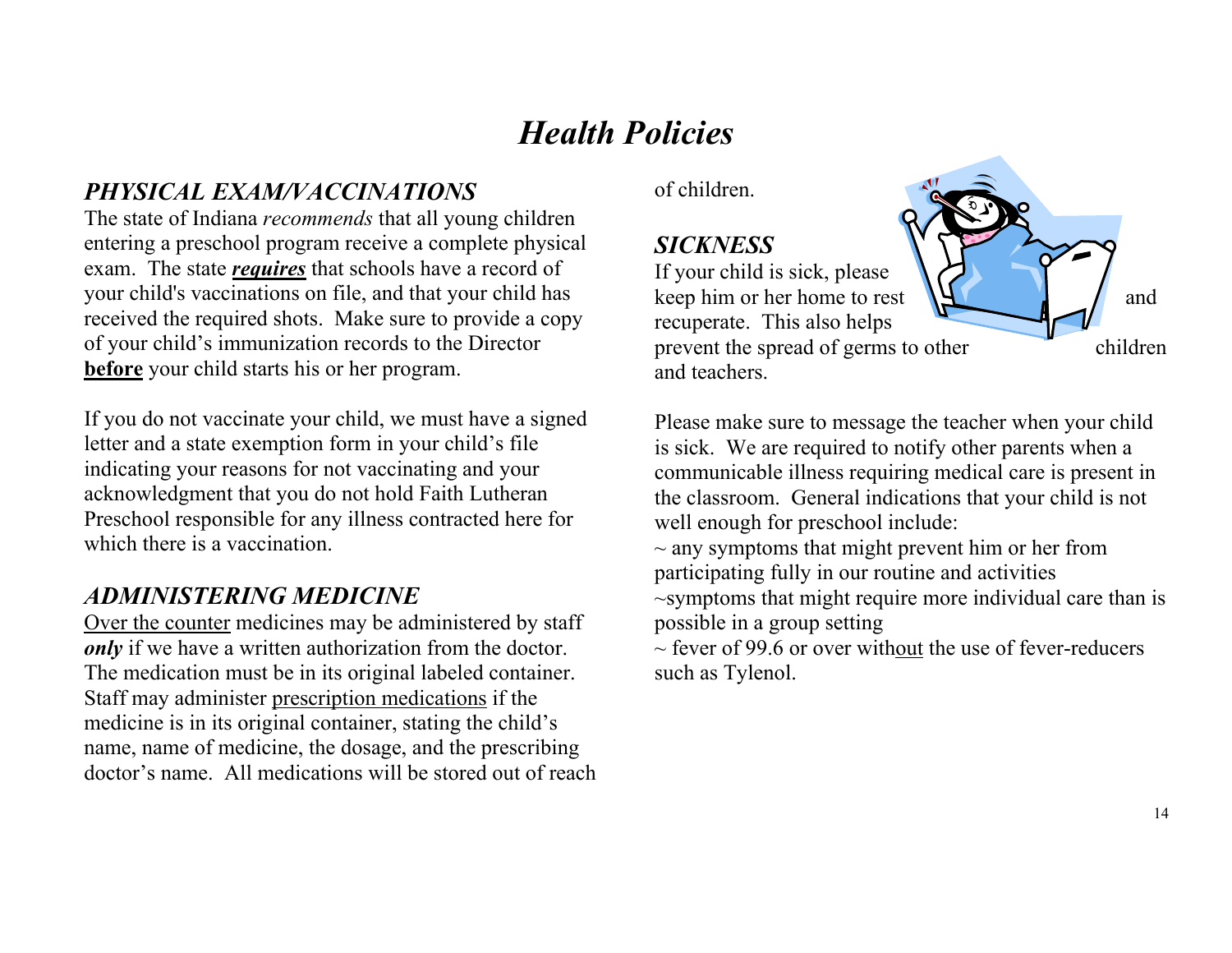#### **Symptoms of Illness**

Please keep your child home if s/he has been ill during the night or in the morning and has any of the symptoms listed below:

- $\sim$  temperature of 99.6 or over
- $\sim$  diarrhea (2 or more times in 24 hours)
- $\sim$  undiagnosed skin rash, or rash with fever or behavior change
- $\sim$  vomiting (2 or more times in 24 hours)
- $\sim$  persistent abdominal pain
- $\sim$  mouth sores with drooling
- $\sim$  head lice (until after the first treatment & the child is nit free)
- $\sim$  strep throat or other streptococcal infection (until 24) hours after first antibiotic treatment and 24 hours free of fever)
- $\sim$  chicken pox, until all sores have dried and crusted
- $\sim$  impetigo, until 24 hours after treatment and lesions no longer drain
- $\sim$  scabies, until after the treatment has been completed
- $\sim$  inflammatory eye condition, until on antibiotics for 24 hours and/or drainage has stopped

If your child develops any of the symptoms listed above while at school, we will notify you. You will need to pick your child up immediately.

### *ALLERGIES, SPECIAL NEEDS*

We wish to include children with health or developmental issues, and we work with parents to provide accommodations that will help their child thrive and be safe with us.

Examples of accommodations include:

- $\sim$ peanut/nut & dairy-free environment
- $\sim$ gluten-free play dough
- ~additional aide (provided by family)

If your child does have health or developmental issues, please talk with the director. She and the teacher will meet with you and develop an individual plan.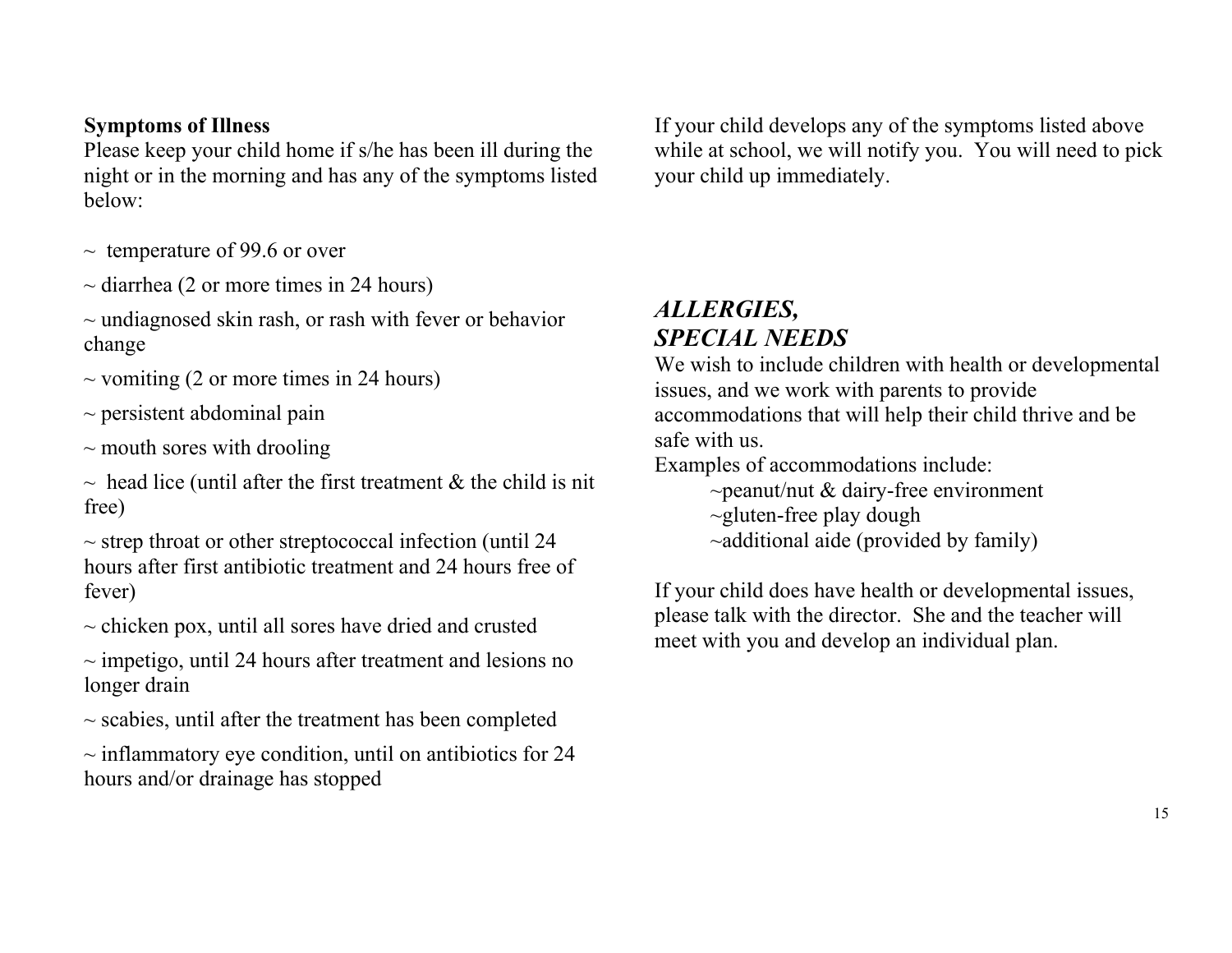# *Covid Policies*

#### **Our School is addressing these specific items:**

- Implementing social distancing strategies
- Implementing screening procedures upon arrival
- Intensifying cleaning and disinfecting efforts

#### **Social Distancing Strategies**

- Only Faith Lutheran staff will be allowed in the building. Parents or volunteers will not be admitted beyond the office during school hours, except at student drop-off. **One masked adult** will be allowed into the classroom to help the child to wash their hands and get comfortable in the room. You may enter, but please do not linger.
- Chapel services and assemblies will be modified to include smaller groups or possibly take place in the classroom.
- Student seating will be spaced out as much as possible.

#### **Screening Procedures**

All children and staff will be screened upon arrival. Children and staff who have a fever of 100.4F or above or other signs of illness will not be admitted. Parents must be on alert for signs of illness in their children and must keep them home when they are sick. Even if the child does not have a temperature, but they appear sick (cough, runny nose, etc.) the Director has the right to deny the child's attendance for that day or days thereafter.

- Staff will be outside the office for drop-off.
- A parent or caregiver will escort students to the drop off area.
- Staff doing screening will follow proper hand hygiene and put on personal protective equipment (PPE) including a mask and a pair of disposable gloves.
- Staff will make a visual inspection of the child for signs of illness, which could include flushed cheeks, rapid or difficulty breathing (without recent physical activity), or fatigue, and confirm that the child is not experiencing coughing or shortness of breath.
- Staff will take the child's temperature using a noncontact, temporal thermometer.
- Student will wash hands upon entering the building
- After screening children, staff will remove and discard PPE, and wash hands with soap and water for at least 20 seconds.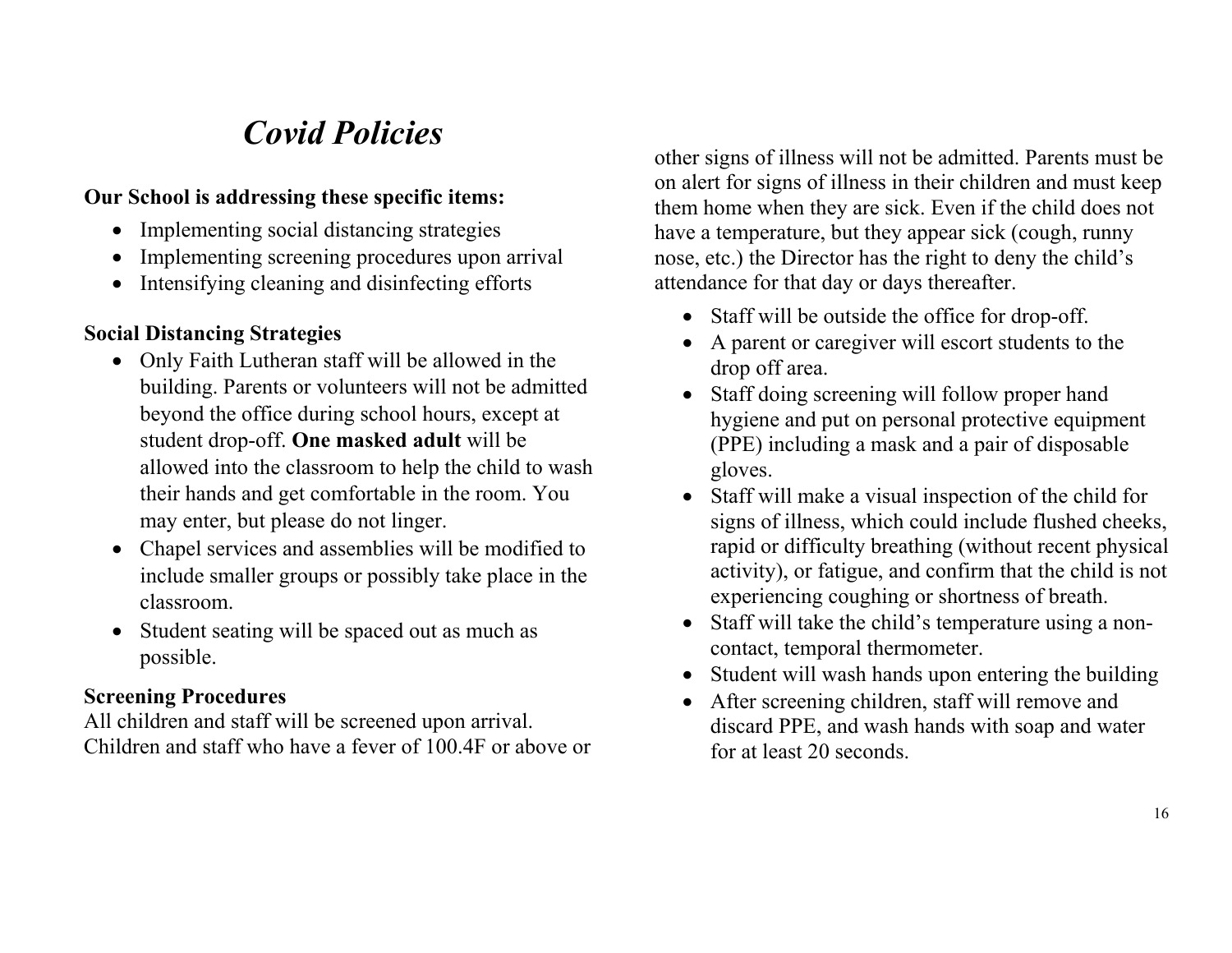

• Anyone who exhibits COVID-19 symptoms or is

running a fever will leave the premises immediately to seek medical care and/or COVID-19 testing, per CDC guidelines.

• If FLP learns that a staff member or student has tested positive for COVID-19, we will consult CDC guidelines and contact the local health department to discuss the appropriate management of potentially exposed staff and students, and to determine whether school should immediately cease in-person gatherings, close for additional cleaning, or otherwise change protocols.

#### **Students or Staff who Become Sick at School**

- If a student becomes ill while at school:
	- o FLP will provide an isolated space for the ill student to rest while waiting for the arrival of parent/guardian.
	- o FLP will contact the student's parent/guardian to pick up the student as soon as possible.
	- o Staff person, wearing PPE, will stay with the student while awaiting parent/guardian's arrival.
- o Areas used by a sick person will be closed off and not used before cleaning and disinfection.
- o Notify local health officials, staff, and families immediately of a possible case while maintaining confidentiality as required by the Americans with Disabilities Act (ADA) and Family Education Rights and Privacy Act (FERPA).
- Sick children and staff will not return to school until they have met the criteria to discontinue home isolation,
- Those with fever cannot return to school for 72 hours or without proof of wellness.

## **Face Masks and Cloth Face Covers**

- The use of face coverings will be dependent on a variety of factors. We understand that face coverings may be challenging for students (especially younger students) to wear in all-day settings such as school.
- Face coverings **should** be worn by staff and students when feasible and are most essential in times when physical distancing is difficult, such as during centers. **It is recommended that masks are worn as often as possible.**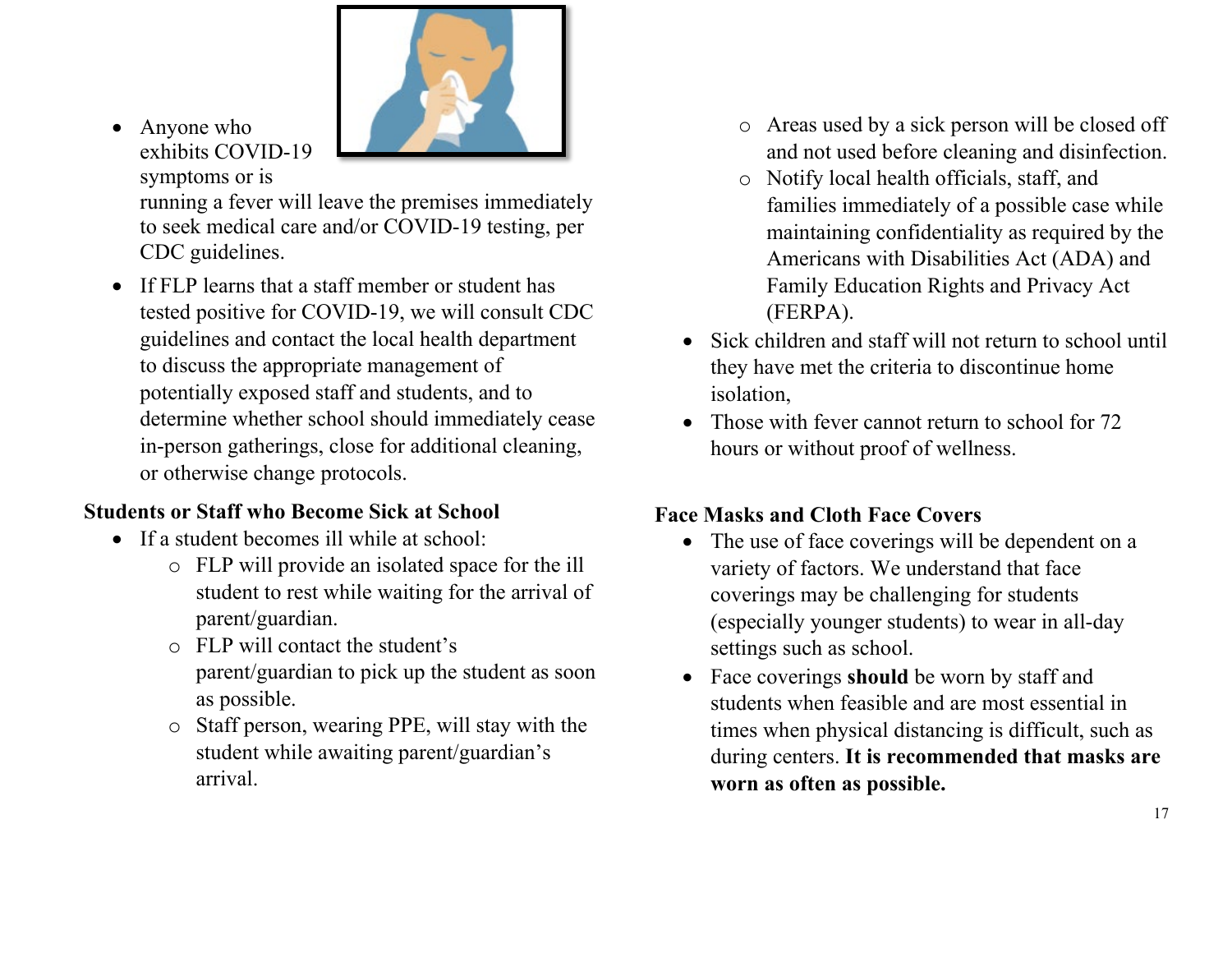- Individuals will be frequently reminded not to touch the face covering and to wash their hands frequently.
- Faith Lutheran will provide information to staff, students, and students' families on proper use, removal, and washing of cloth face coverings.

#### **Prevention: Hand Washing**

For the sake of your child's health, and the health of all the children in class (and the staff!), please teach your child how to wash his or her hands independently. Thank you!

#### **Drinking Fountains**

Drinking fountains should not be used at this time. Students are encouraged to bring their own water bottles labeled with their name from home.

For more details, please see our complete Reopening Plan at

[http://www.faithlutheran-preschool.com/parent](http://www.faithlutheran-preschool.com/parent-information.html)[information.html](http://www.faithlutheran-preschool.com/parent-information.html)

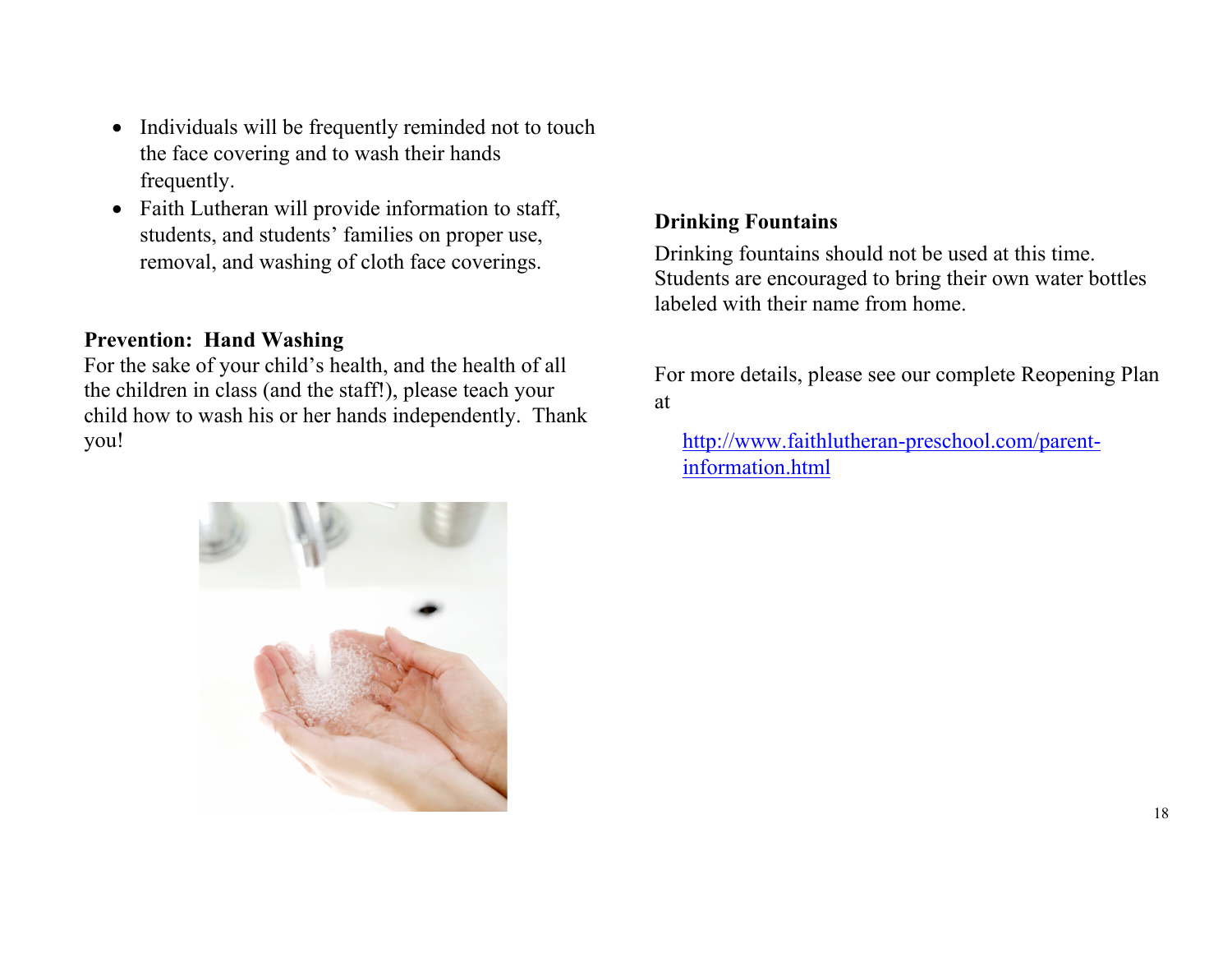# *Miscellaneous Information*

# *FOOD*

We will not be having snack time this year. Drinking fountains will also be unavailable due to Covid, so we are asking that parents send in a reusable, labeled water bottle for their child to use during the day.

If you would like to bring a special treat on your child's birthday, please do and we will have your child pass them out at the end of the day to be taken home. We ask that the treat be purchased from the store rather than home-made, and packaged in individual zip-lock bags.

# *FIELD TRIPS*

We will not be taking field trips this year.

# *CLOTHING*

Your child will be more comfortable and happy wearing clothing suitable for active (and sometimes messy!) play. Also, make sure that the clothing is easy for him or her to manage independently, minimizing the help needed from teachers. No flip flops, backless shoes, or high heels, please!!

We will play outside as frequently as possible. Make sure to provide outer garments appropriate for the weather, including boots, mittens, and hats. When it's raining or the temperature is below 25 degrees (including wind chill), we will play inside.

# *PERSONAL ITEMS, TOYS FROM HOME*

Please label your child's personal items (back pack, coat, etc.). We ask that your child *not* bring toys from home, unless it is his or her "show and tell" day. Occasional exceptions may be made for items that complement a unit of study we are doing.

## *SUPPLIES*

Your registration fee pays for supplies and materials for the year. We have a school supply list that goes home in the beginning of the year.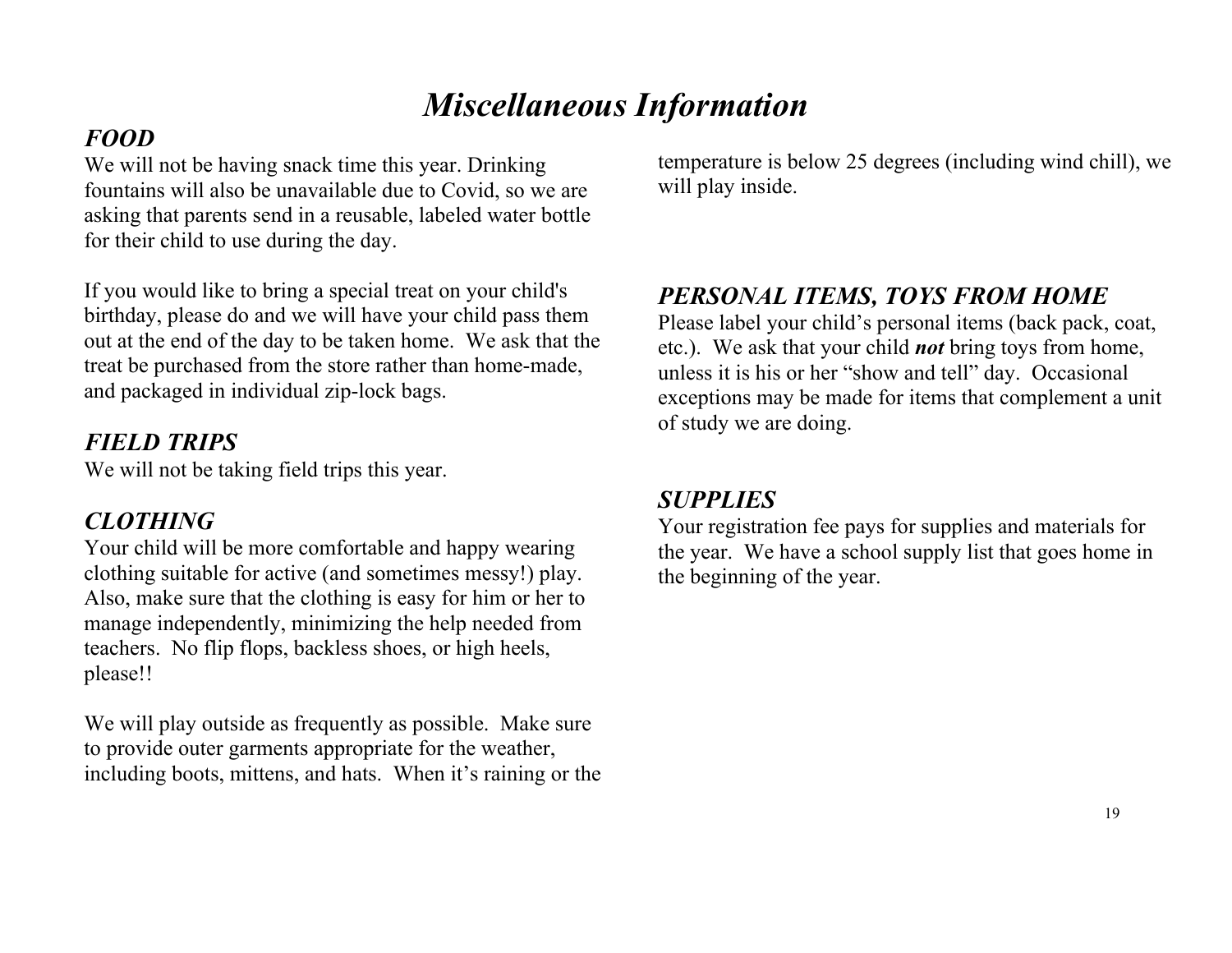### *EMERGENCY PROCEDURES*

#### **Fire**

Faith Preschool holds monthly fire drills. The children exit the nearest door and line up on the far north end of the parking lot. Teachers and aides count to make sure all children are evacuated. No one returns to the building until the all clear bells are sounded.

#### **Tornado**

Tornado drills are held during the spring and fall. Children are taken to the preschool restroom or the preschool staff work room, which have all interior walls. Teachers bring books and flash lights.

#### **Lockdown**

When an intruder is detected or a danger arises, the school goes on "lockdown." All exterior doors are locked, and children are kept inside the locked classrooms. If necessary, we call parents to pick up children early.

#### **Building Evacuation**

Should it become necessary to evacuate our building for any reason, Faith Preschool proceed to the north end of the parking lot. Teachers would call/text Dojo message parents so you would be able to pick the children up as soon as possible.